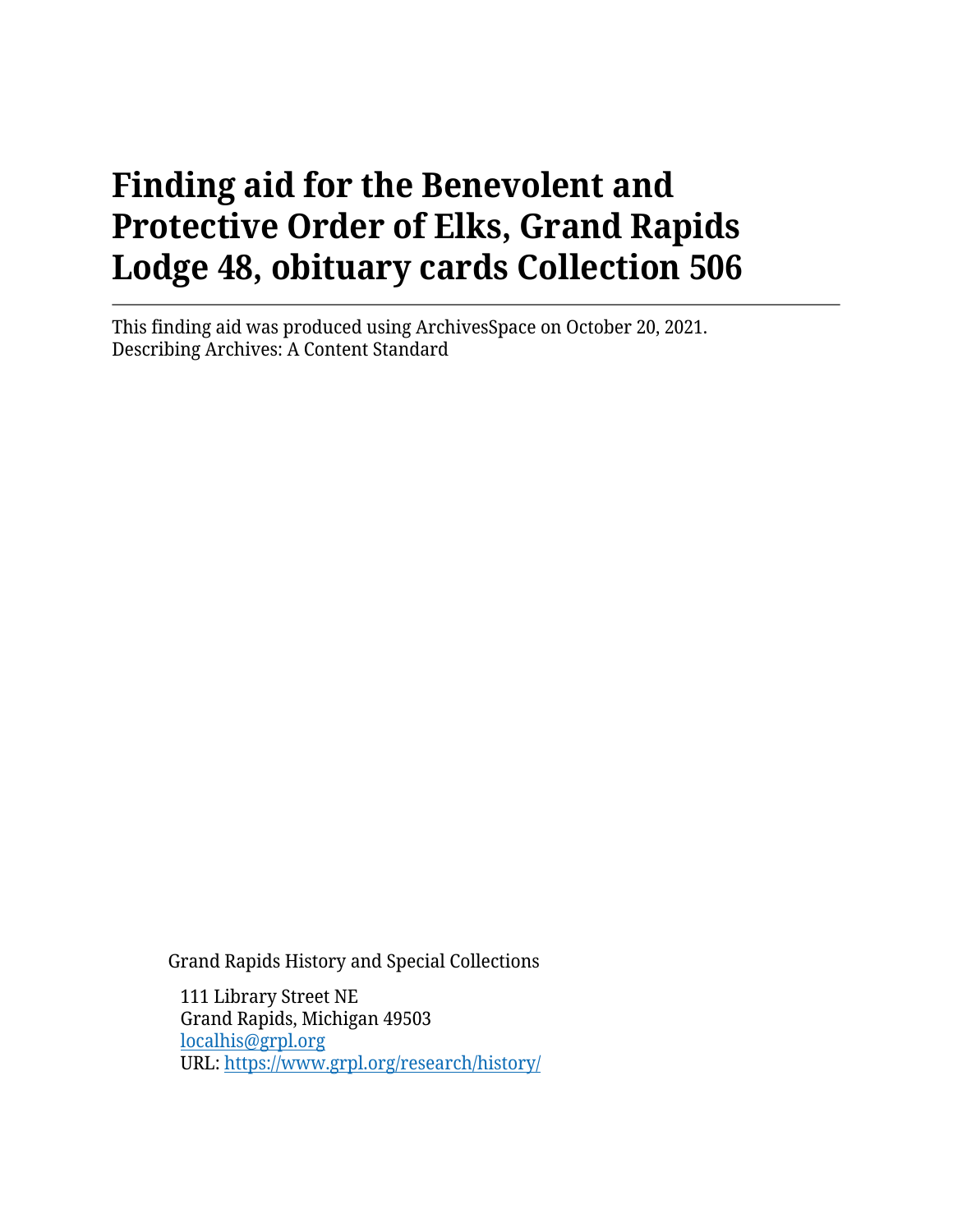# <span id="page-1-0"></span>**Table of Contents**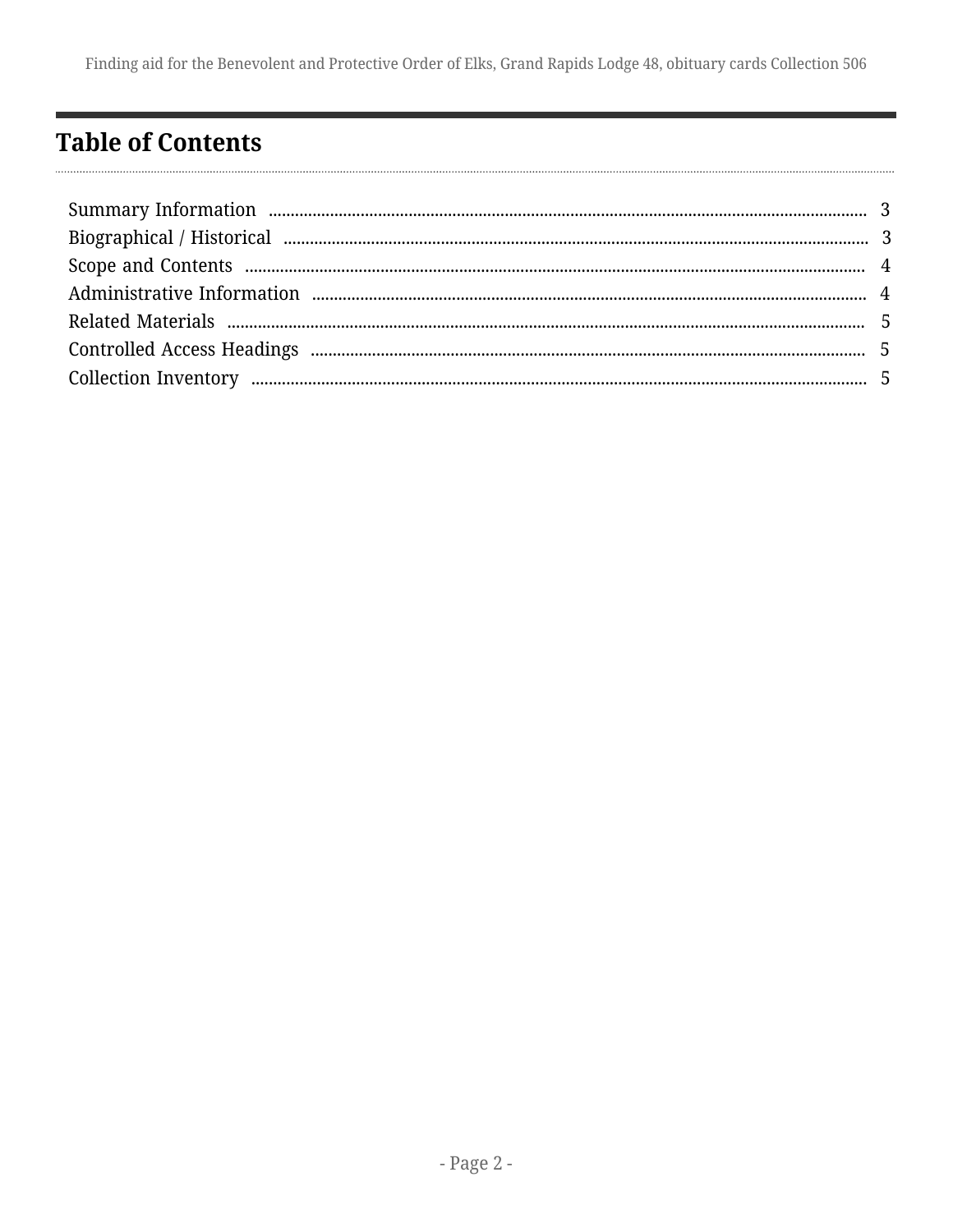### <span id="page-2-0"></span>**Summary Information**

| <b>Repository:</b>                  | Grand Rapids History and Special Collections                                                                                                                                                                                                                                                                                                                                                                                                                                                                                                                                                                                                                                     |
|-------------------------------------|----------------------------------------------------------------------------------------------------------------------------------------------------------------------------------------------------------------------------------------------------------------------------------------------------------------------------------------------------------------------------------------------------------------------------------------------------------------------------------------------------------------------------------------------------------------------------------------------------------------------------------------------------------------------------------|
| Title:<br>ID:                       | Benevolent and Protective Order of Elks, Grand Rapids Lodge 48,<br>obituary cards<br>Collection 506                                                                                                                                                                                                                                                                                                                                                                                                                                                                                                                                                                              |
| Date [inclusive]:                   | 1888-1975                                                                                                                                                                                                                                                                                                                                                                                                                                                                                                                                                                                                                                                                        |
| <b>Physical</b><br>Description:     | 1.3 Linear Feet Two boxes                                                                                                                                                                                                                                                                                                                                                                                                                                                                                                                                                                                                                                                        |
| Language of the<br><b>Material:</b> | English.                                                                                                                                                                                                                                                                                                                                                                                                                                                                                                                                                                                                                                                                         |
| Abstract:                           | The Benevolent and Protective Order of Elks, Lodge 48, was<br>founded in 1886 as the Grand Rapids, Michigan branch of<br>the national fraternal order. The collection consists of about<br>2,500 obituaries written for deceased members. Each obituary<br>contains information about the subject's membership in<br>this and other organizations, vital statistics, employment,<br>religious affiliations, and more. These cards will be of interest to<br>genealogists, historians interested in the changing membership<br>composition of fraternal organizations over time, and other<br>researchers seeking information about Grand Rapids' social and<br>cultural context. |

**^** [Return to Table of Contents](#page-1-0)

# <span id="page-2-1"></span>**Biographical / Historical**

The Benevolent and Protective Order of Elks (BPOE) was founded in 1868 by a group of actors and theatre-workers in New York City. It began as a social club, but over time added benevolent activities, and the promotion of American patriotism and the "four virtues" (Charity, Justice, Brotherly Love and Fidelity) to its mission. In 1871, a national organization capable of establishing local branches was founded. It soon expanded beyond the entertainment industry to other professions. However members were expected to believe in God and meet other specifications. A "white's only" clause was removed from membership requirements in 1973; women were allowed to join after 1995.

The Grand Rapids Lodge, Number 48, was chartered in 1886. Over the years, it added offices, a meeting space, and cafeteria to its downtown facilities. In the early 1960s it purchased and operated the Highlands Golf Course, which hosted national tournaments. They sold the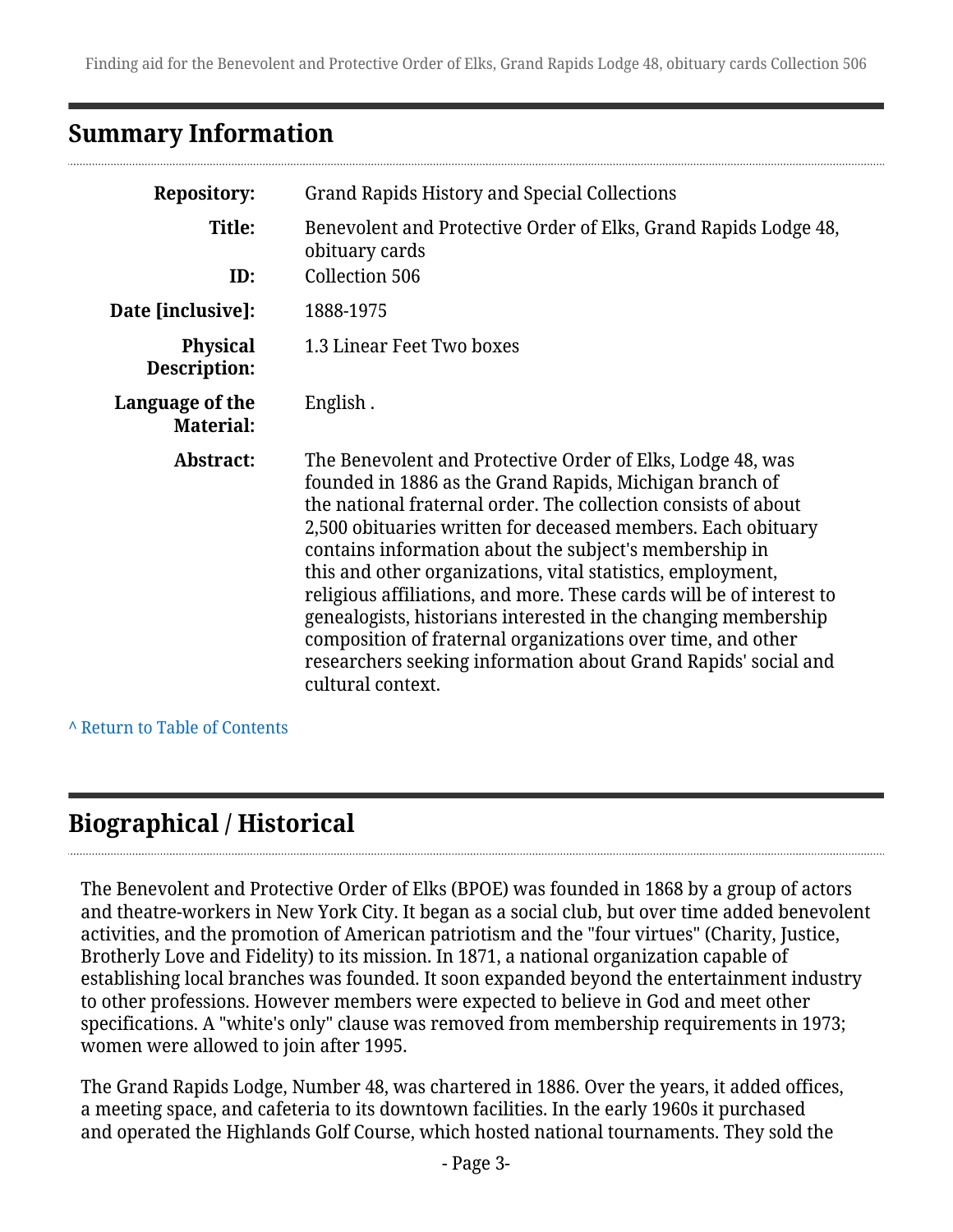property in 2011. Members also hosted conventions, engaged in fundraising for charitable causes, and held parades and other civic events.

**^** [Return to Table of Contents](#page-1-0)

### <span id="page-3-0"></span>**Scope and Contents**

The collection consists of about 2,500 obituaries for club members who died between 1888 and 1975. Each is typed on a 5x8 card and includes the date of birth and death, date of initiation into the Elks including offices they held, and a brief narrative. The narrative describes the highlights of the member's life, including where they were born and (if applicable) when they moved to Grand Rapids, their employment and length of service, their hobbies and interests, who conducted the funeral services (including religious affiliation), and where they were buried.

The cards are in alphabetical order by last name. They include cards for many prominant citizens of Grand Rapids, including Gerald R. Ford, Sr., the father of President Gerald R. Ford, Jr.

**^** [Return to Table of Contents](#page-1-0)

### <span id="page-3-1"></span>**Administrative Information**

#### **Publication Statement**

Grand Rapids History and Special Collections

111 Library Street NE Grand Rapids, Michigan 49503 [localhis@grpl.org](mailto:localhis@grpl.org) URL:<https://www.grpl.org/research/history/>

#### **Immediate Source of Acquisition**

A gift from Tom Poll, accession 2021.091.

#### **^** [Return to Table of Contents](#page-1-0)